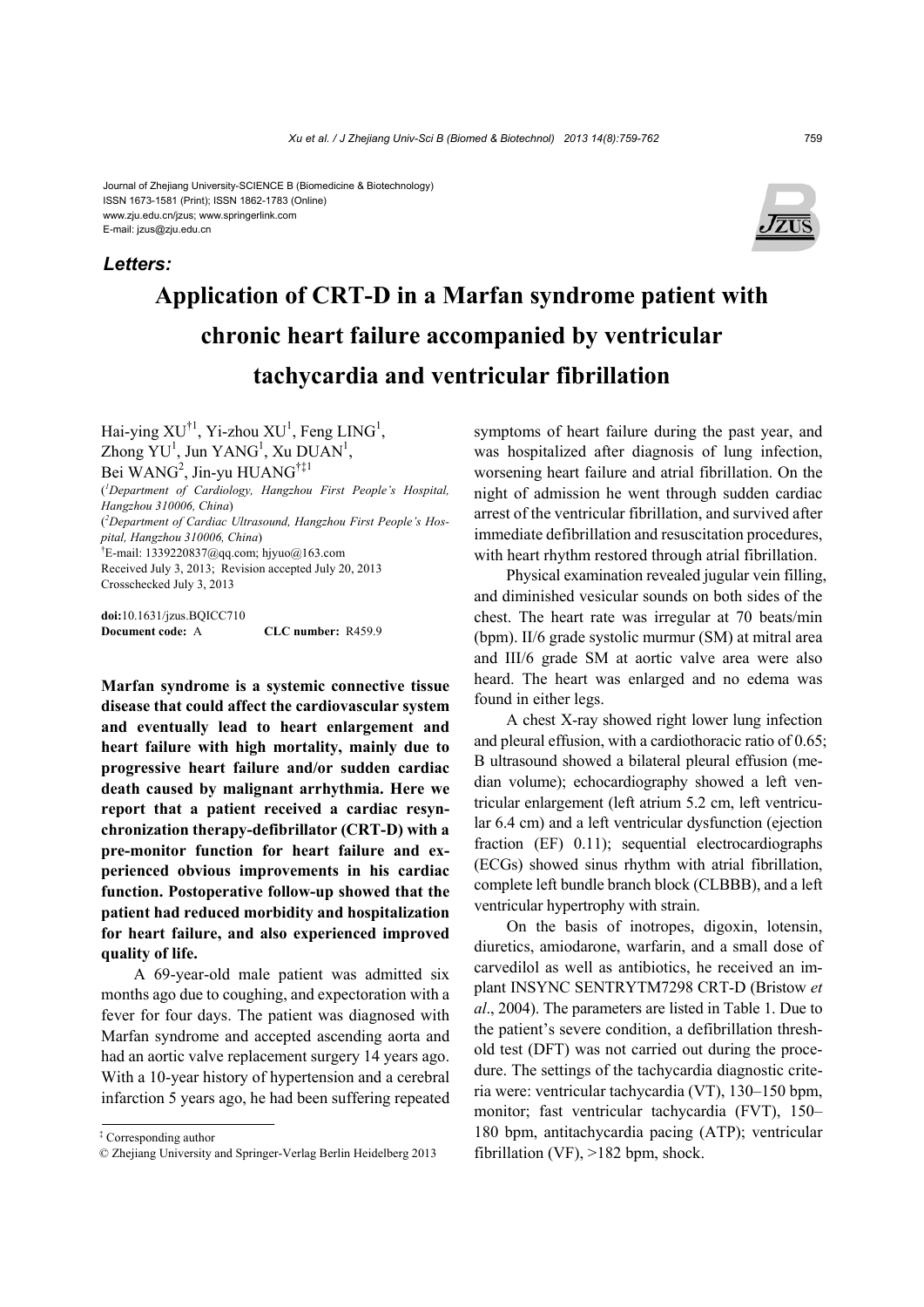| Lead            | Threshold<br>V) | Impedance Amplitude<br>(Q) | (mV) |
|-----------------|-----------------|----------------------------|------|
| Left ventricle  | 0.5             | 769                        | 179  |
| Right ventricle | 0 <sub>5</sub>  | 1280                       | 14.2 |
| Right atria     | Not tested (AF) | 560                        | 2.6  |

**Table 1 Parameters for each lead** 

The patient still felt chest tightness and shortness of breath two days after the procedure, and complained of shock in the morning of the third day. The programmer showed 5 VF events, which led to 6 shock therapies (two shocks for one of the events), and all events were completed successfully. The patient continued to receive optimized drug therapy. Thereafter, an ECG showed atrial fibrillation and biventricular pacing, with QRS wave duration of 150 ms (Chung *et al*., 2008). His sinus rhythm was restored after repeated defibrillation therapies due to recurrent ventricular tachycardia ventricular fibrillation. In the beginning, the sinus rhythm could only be sustained for quite short periods of time, but with administration of amiodarone and carvedilol, sustained atrial fibrillation gradually converted into paroxysmal atrial fibrillation, and finally converted into sustained sinus rhythm. Twenty days after the implantation of CRT-D, the patient felt well.

One month after the implantation, parameter optimization was carried out guided by tissue Doppler imaging (TDI) (Barsheshet *et al*., 2011). The left ventricular filling was evaluated by mitral timevelocity integral (TVI) during the diastolic phase (Dohi *et al*., 2005), and mitral regurgitation was evaluated by TVI of the mitral regurgitation. The optimal atrioventricular (AV) interval was identified through an increased left ventricular filling and reduced mitral regurgitation, i.e., 100 ms for sensed atrioventricular (SAV) and 130 ms for paced atrioventricular (PAV). The time to peak myocardial systolic velocity at septum and lateral left ventricular wall was recorded from the TDI (Penicka *et al*., 2004), and the difference between them was calculated to evaluate the desynchrony; the TVI of the aortic outflow was recorded as an indicator of left ventricular output (Mele *et al*., 2006). The optimal left ventricular to right ventricular (VV) interval was defined as that which could best restore inter- and intra-ventricular synchrony. The test showed that when the VV interval (Baker *et al*., 2007) was set to 32 ms, the difference between the time to peak

myocardial systolic velocity at septum and the lateral left ventricular wall decreased to 63 ms from 176 ms before optimization (Fig. 1).

Echocardiography parameters six months after implantation are shown in Table 2. A built-in compass of CRT-D showed that the heart rate gradually declined and stabilized at 60 to 70 bpm with increases in the patient's daily activities. The pre-monitor function of the heart failure in six months after the operation showed that transthoracic impedance gradually increased and stabilized, indicating significant improvement of the pulmonary edema.

**Table 2 Echocardiographic parameters before and after implantation**

| Group          | (mm)  | LAD LVEDD<br>(mm) | <b>LVEF</b> |         | NYHA ORS<br>class duration (s) |
|----------------|-------|-------------------|-------------|---------|--------------------------------|
| Before $51.69$ |       | 63.72             | 0.11        | 4       | 0.15                           |
| After          | 39.20 | 64.20             | 0.45        | $2 - 3$ | 0.15                           |
|                |       |                   |             |         | .                              |

LAD: left atrial diameter; LVEDD: left ventricular end-diastolic diameter; LVEF: left ventricular ejection fraction; NYHA: New York Heart Association

The patient was suffering a severe condition, which led to repeated malignant arrhythmia and defibrillation. Thus we proposed that timely implantation of CRT-D would bring more benefit for the patient despite a higher risk with these procedures.

The efficacy of implantable cardioverter defibrillator (ICD) for primary and secondary prevention of sudden cardiac death (SCD) has been proven in a large number of randomized controlled trials. In some trials, DFT was carried out to ensure that ICD or CRT-D could appropriately cease ventricular arrhythmias. Nevertheless, Russo *et al*. (2005) suggested that a simple application of a defibrillator with high output ( $\geq$ 35 J) in 48% of the study patients (3% of the entire installation ICD crowd) could not get the appropriate DFT, and 6% of ICD recipients had excessive DFT (safety margin <10 J). This patient did not test intraoperative DFT due to a severely impaired cardiac function, but the defibrillation was successful with the highest energy to prevent SCD. There is no unified standard to decide which patient population should undergo a scheduled DFT, but it has been suggested that patients with a left ventricular diastolic diameter ≥80 mm or with severely impaired heart function should suspend the DFT to ensure their safety during the procedure.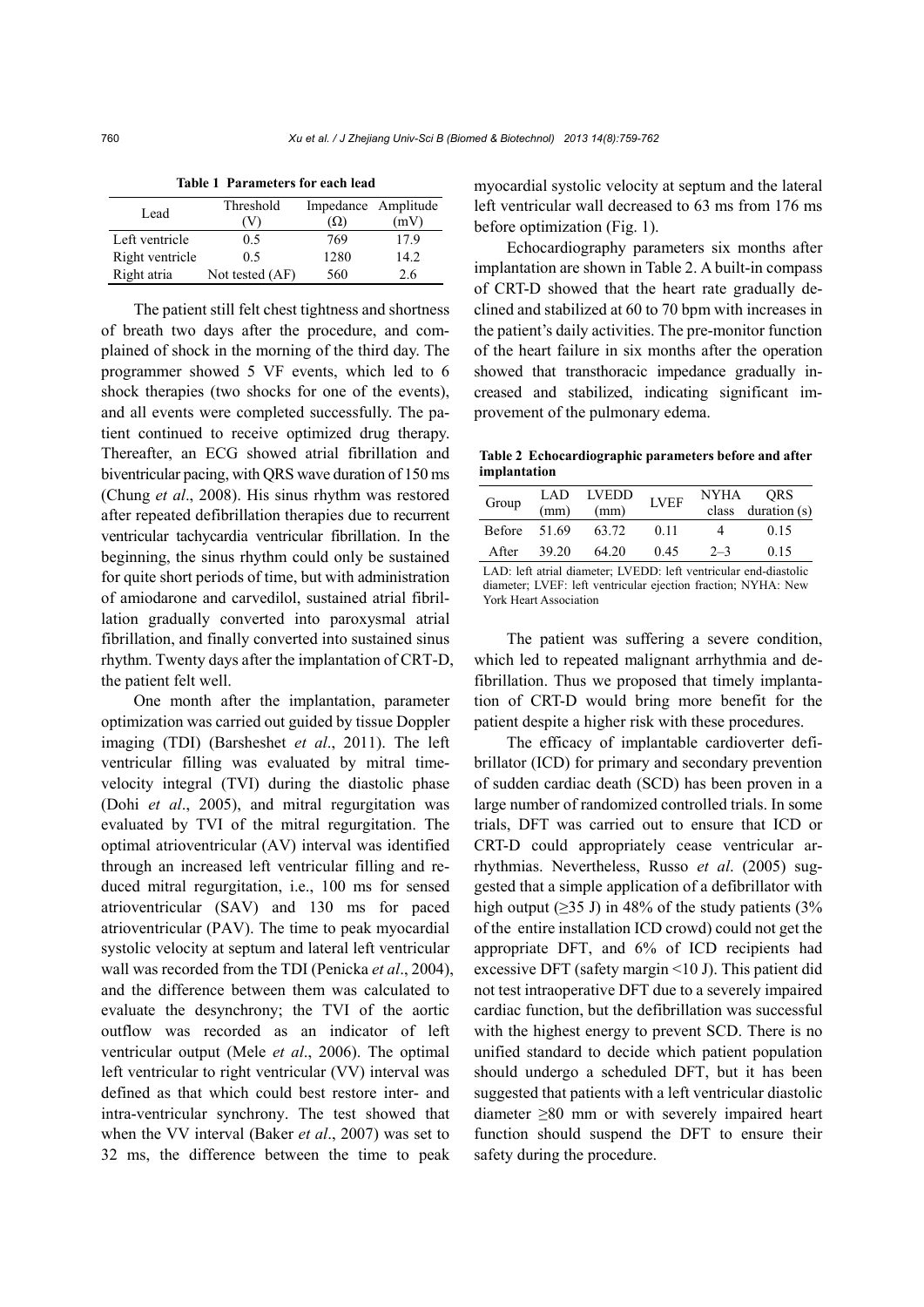

### **Fig. 1 TDI before (a) and after (b) optimization**

(a) Difference between time to peak myocardial systolic velocity at septum and lateral left ventricular wall was 176 ms; (b) When the VV interval was set to 32 ms, the difference between the time to peak myocardial systolic velocity at septum and the lateral left ventricular wall was shortened to 63 ms

The patient was diagnosed as atrial fibrillation with obviously enlarged left atria, and was generally considered not necessary or feasible for cardioversion. For CRT candidates with permanent atrial fibrillation, it is generally accepted that atrioventricular node ablation is a good way to ensure dual-chamber pacing. This patient in our report initially suffered recurrent ventricular tachycardia, and sinus rhythm restored after defibrillation therapy could only be sustained for a quite short period of time. With administration of amiodarone and carvedilol, and improvement in cardiac function, sustained atrial fibrillation gradually

converted into paroxysmal atrial fibrillation, and finally converted into sustained sinus rhythm 20 d after the implantation of CRT-D. This prompted us to take a review of the patients with heart failure and atrial fibrillation that were believed to be appropriate to receive cardioversion, and to evaluate the probability and necessity of these patients to go through medical and/or electrical cardioversion after CRT. Especially, if early restoration of sinus rhythm in these patients could help to maintain the atrioventricular synchrony, it would be more valuable for long-term prognosis improvement.